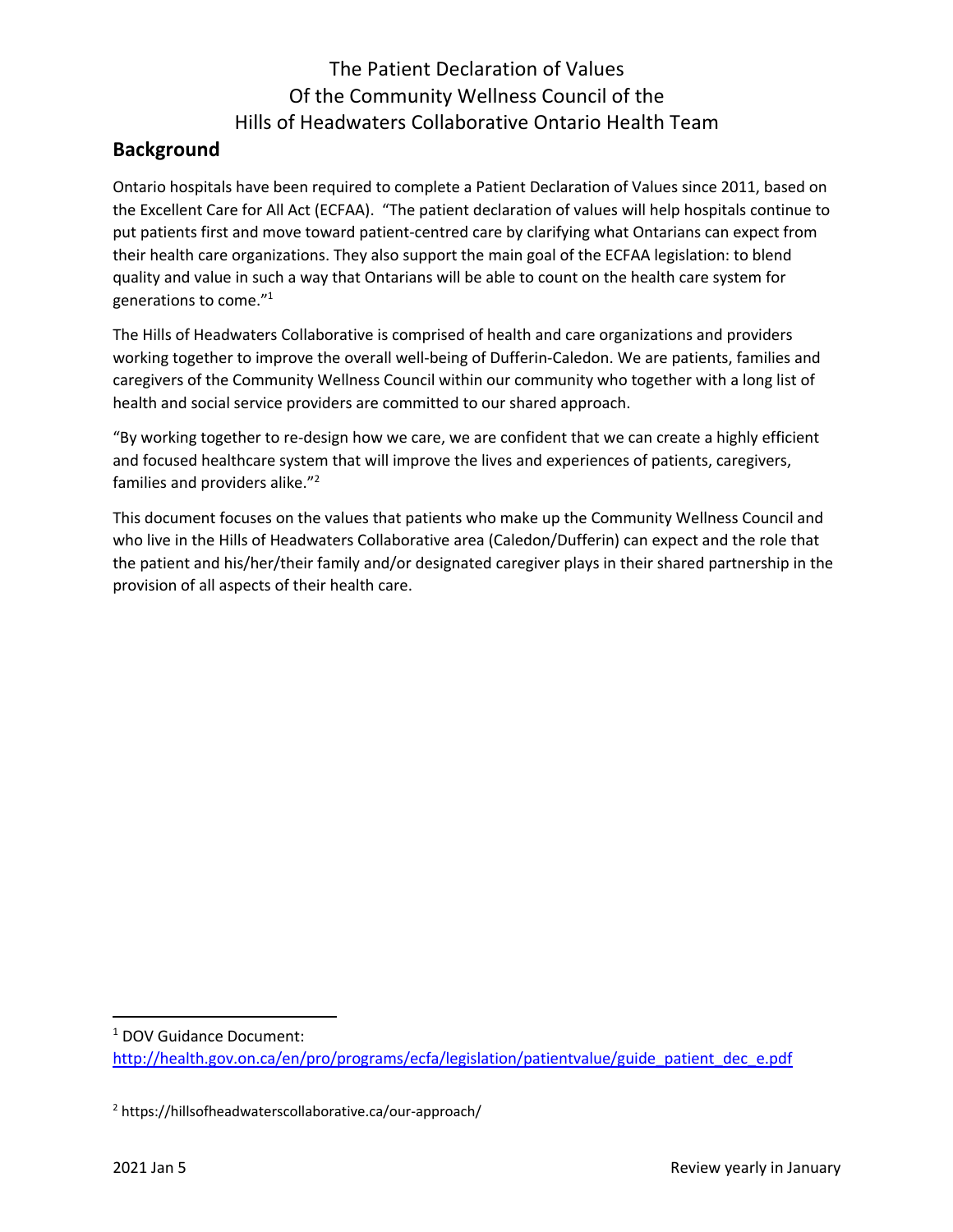# The Patient Declaration of Values Of the Community Wellness Council of the Hills of Headwaters Collaborative Ontario Health Team

## **Partnership and Communication**

- I expect that I will be an involved, active and fully informed partner in my care team so that I understand and can make informed decisions about my care to the best of my ability.
- My designated caregiver is also part of my care team and needs to be involved in my care to the extent of my permission.
- I expect that my designated caregivers and I will be proactively and meaningfully involved in conversations about my care, part of considering the options for my care and decisions about my care.
- I understand that I will be asked to demonstrate that my caregivers and I understand the care plan we have developed together.
- I expect that I will have access to timely test results and health information that is delivered in a way that I understand.
- I understand that I have the right to ask questions and work with care providers to understand the information I am being provided and to participate to the best of my ability in my care.
- I expect that I have the right to make choices in my care.
- I expect that I will be educated and supported through my care journey and helped to find and access the health services and support that I require.
- I expect that others will educate me and connect me with the resources I need so I can make informed decisions about my health and well-being.

#### **Empathy, Kindness and Compassion**

- I expect to be treated with empathy, kindness and compassion.
- I expect an individualized care plan that acknowledges and respects my unique physical, mental, emotional and spiritual needs.
- I expect to be made as comfortable as possible.
- I expect care providers to understand that their words, actions and decisions strongly impact my life and those of my family and caregivers.

#### **Respect and Dignity**

- I expect that I will be treated with dignity, respect and patience at all times.
- I expect that my individual identity, beliefs, history, culture, spirituality, social and economic circumstances and my ability will be respected in my care.
- I expect to receive culturally appropriate care.
- I expect to be treated in a manner free from stigma and assumptions.
- I expect health care providers will introduce themselves and identify their role in my care.
- I expect that health care providers will explain what activity or actions will occur as these unfold and why they are necessary or recommended.
- I expect to be asked how I wish to be addressed. (E.g. He/Him/His She/Her/Hers They/Them/Their, first name, last name, Miss/Ms/Mrs./Dr./Mr.)
- I may request additional medical opinions pertaining to my care and expect these to be provided judgement-free from my care team.
- I will treat others with courtesy and respect others' privacy.